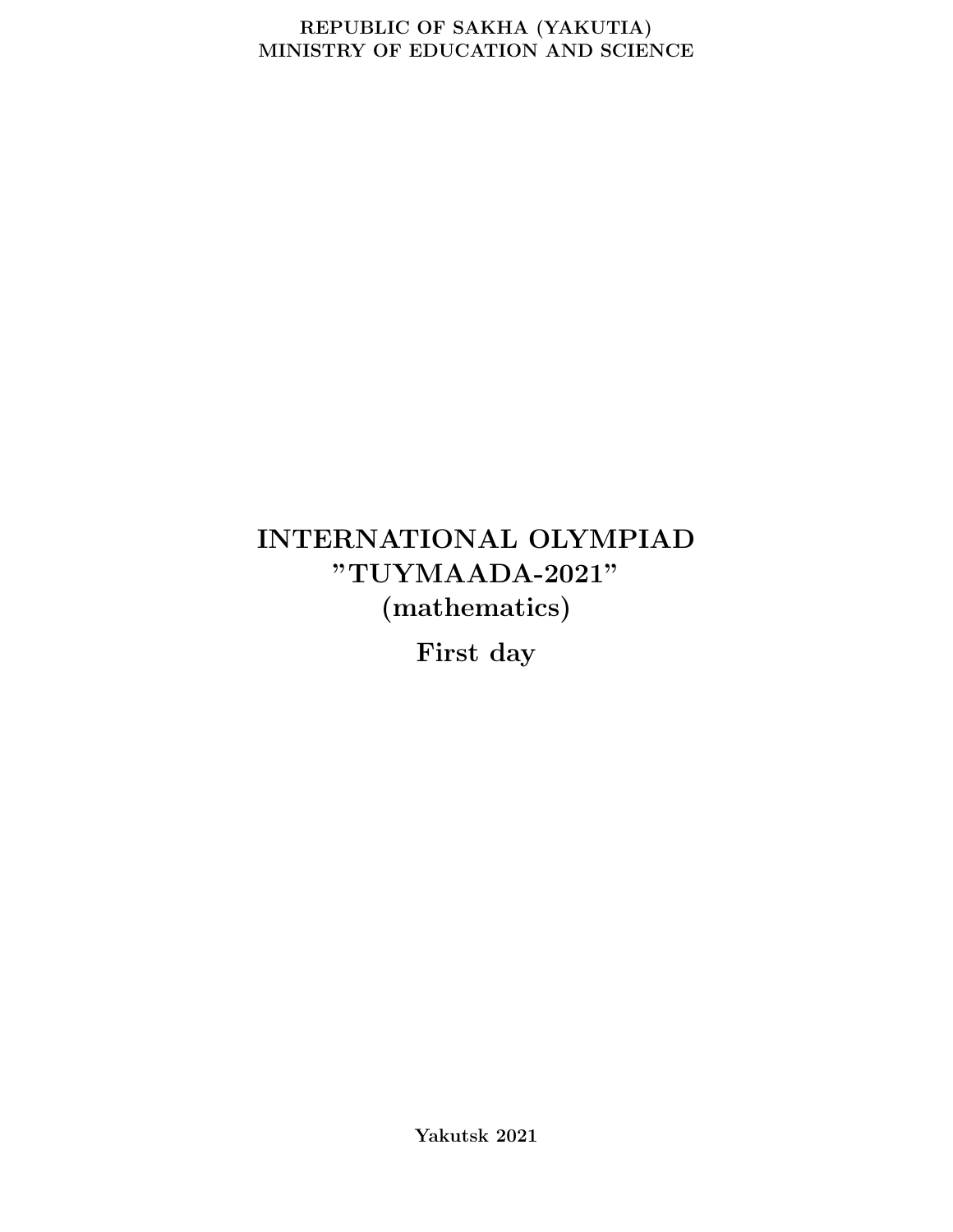The booklet contains the problems of XXVIII International school students olympiad "Tuymaada" in mathematics.

The problems were prepared with the participation of members of the Methodical comission of Russian mathematical olympiad. The booklet was compiled by S. L. Berlov, A. S. Golovanov, V. I. Frank, K. P. Kokhas, A. S. Kuznetsov, N. Y. Vlasova. Computer typesetting: M. A. Ivanov, K. P. Kokhas, A. I. Khabrov.

Each problem is worth 7 points. Duration of each of the days of the olympiad is 5 hours.

> © Republic of Sakha (Yakutia) ministry of education and science, 2021.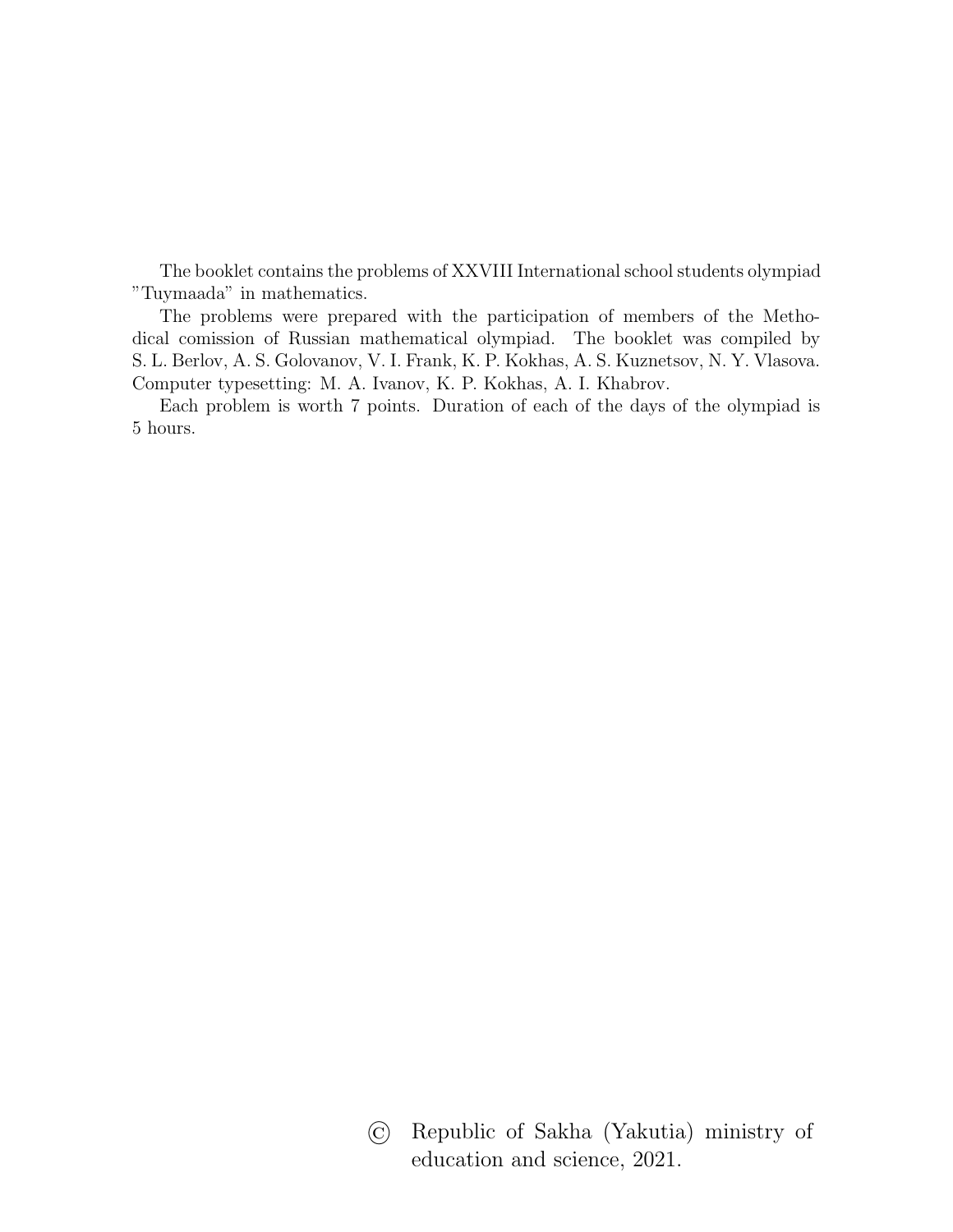#### Senior league

#### 1. Polynomials  $F$  and  $G$  satisfy

$$
F(F(x)) > F(G(x)) > G(G(x))
$$

for all real x. Prove that  $F(x) > G(x)$  for all real x.

(V. Frank)

**2.** In trapezoid  $ABCD$ , M is the midpoint of base  $AD$ . Point E lies on the segment BM. It is known that  $\angle ADB = \angle MAE = \angle BMC$ . Prove that the triangle BCE is isosceles.

(A. Kuznetsov)

**3.** Positive real numbers  $a_1, \ldots, a_k, b_1, \ldots, b_k$  are given. Let  $A = \sum$ k  $\sum_{i=1}^{\infty} a_i, B = \sum_{i=1}^{\infty}$ k  $\sum_{i=1} b_i$ . Prove the inequality

$$
\left(\sum_{i=1}^{k} \frac{a_i b_i}{a_i B + b_i A} - 1\right)^2 \ge \sum_{i=1}^{k} \frac{a_i^2}{a_i B + b_i A} \cdot \sum_{i=1}^{k} \frac{b_i^2}{a_i B + b_i A}.
$$
\n(F. Dong, J. Ge)

**4.** An  $n \times n$  square (*n* is a positive integer) consists of  $n^2$  unit squares. A monotonous *path* in this square is a path of length  $2n$  beginning in the left lower corner of the square, ending in its right upper corner and going along the sides of unit squares.

For each  $k, 0 \leq k < 2n-1$ , let  $S_k$  be the set of all the monotonous paths such that the number of unit squares lying below the path leaves remainder  $k$  upon division by  $2n-1$ . Prove that all  $S_k$  contain equal number of elements.

(M.Just, M. Schneider )

#### Junior League

1. Quadratic trinomials  $F$  and  $G$  satisfy

$$
F(F(x)) > F(G(x)) > G(G(x))
$$

for all real x. Prove that  $F(x) > G(x)$  for all real x.

**2.** The bisector of angle B of a parallelogram ABCD meets its diagonal AC at E, and the external bisector of angle B meets line  $AD$  at F. M is the midpoint of BE. Prove that  $CM \parallel EF$ .

(A. Kuznetsov)

**3.** For *n* distinct positive integers all their  $n(n-1)/2$  pairwise sums are considered. For each of these sums Ivan has written on the board the number of original integers which are less than that sum and divide it. What is the maximum possible sum of the numbers written by Ivan?

(S. Berlov)

4. Some manors of Lipshire county are connected by roads. The inhabitants of manors connected by a road are called *neighbours*. Is it always possible to settle in each manor a knight (who always tells truth) or a liar (who always lies) so that every inhabitant can say "The number of liars among my neighbours is at least twice the number of knights"?

(S. Berlov)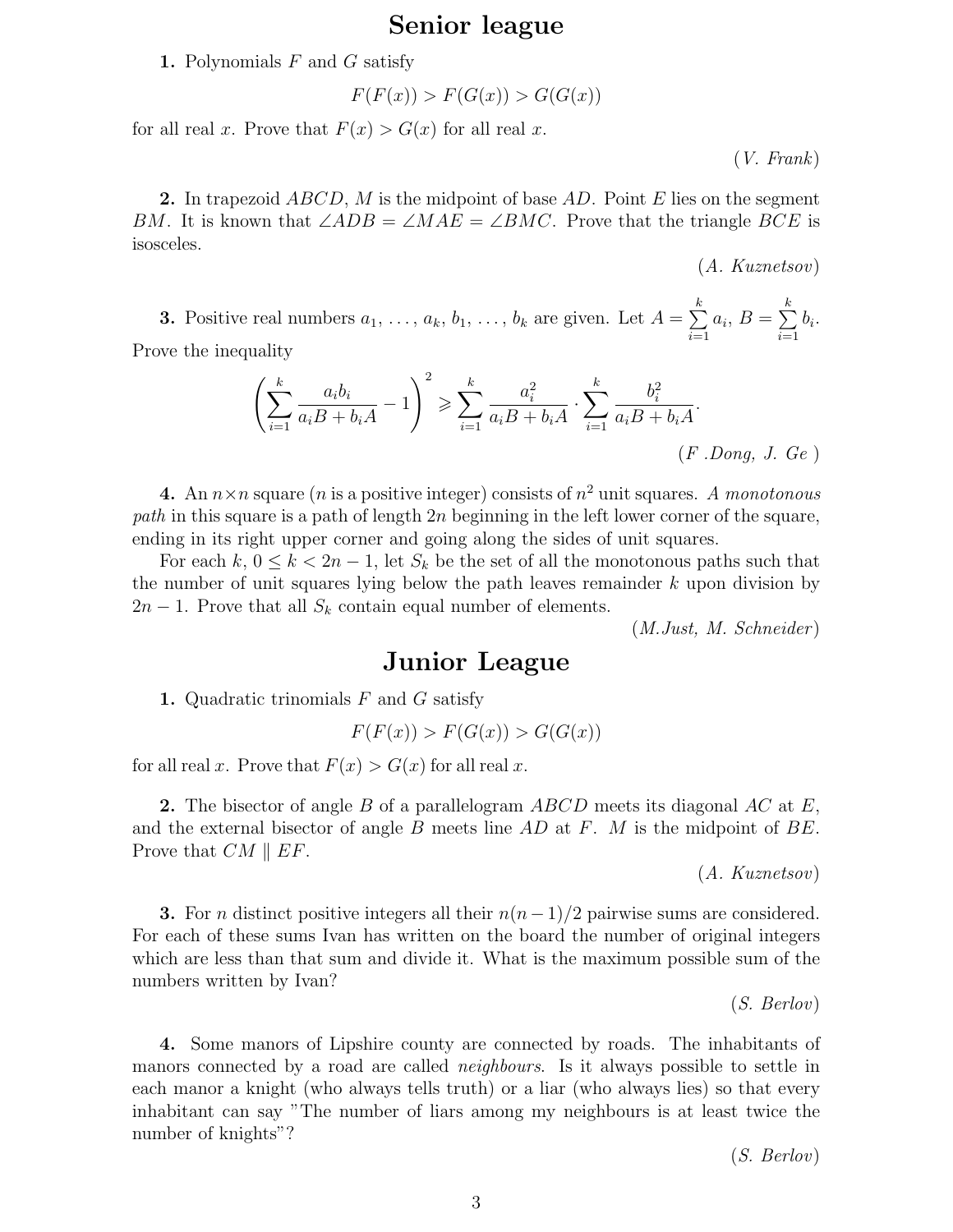### SOLUTIONS

#### Senior League

1. It follows from the right inequality that  $F(x) > G(x)$  on all the range of  $G(x)$ . Suppose the inequality does not hold for all x. Since  $F(x) - G(x)$  is continuous, there is a point  $x_0$  with  $F(x_0) = G(x_0)$ . This, however, implies  $F(F(x_0)) = F(G(x_0))$  and contradicts the left inequality.

2. First solution. Extend AE to meet BC at F. Then  $ABFD$  is an isosceles trapezoid (since the bases are parallel and the diagonals form equal angles with the base), the triangle  $BMF$  is isosceles (since an isosceles trapezoid is symmetric across the perpendicular bisector of its bases), and the quadrilateral  $MECF$  is cyclic (since  $\angle EMC = \angle BFE = \angle EAD$ ). Thus  $\angle BCE = \angle FME$ , i.e. triangles BCE and BMF are similar, and BCE is therefore isosceles.



R e m a r k. Strictly speaking, the solution depends on the position of point  $F$ . However, all the angle equalities hold independently of  $F$  being to the left or to the right of C. And if F coincides with  $C$  (that is, the trapezoid ABCD is itself isosceles), the equality  $\angle BCE = \angle EAD =$  $\angle EMC$  follows immediately from parallelism, and then the solution follows from the same similarity.

Second solution. Let  $G$  be the intersection point of BD and MC. Then  $\angle BCM = \angle GMD = \angle MEA$ (the first equality follows from parallelism, and the second is true since the angle in question are supplementary to  $\angle EMA$  and  $\angle BMC = \angle EAM$ , respectively). Thus triangles DGM and MBC are similar and



 $DM/MC = MG/BC$ . By the same argument  $AME$  and  $MBC$  are similar and  $AM/MB = ME/BC$ . It follows that  $MG \cdot MC = DM \cdot BC =$  $AM \cdot BC = ME \cdot MB$ , that is,  $BCGE$  is cyclic. Then  $\angle BEC =$  $\angle BGC = \angle MGD = \angle MBC$  (the last equality holds by similarity of triangles  $DGM$  and  $MBC$ ), and the triangle  $BCE$  is isosceles.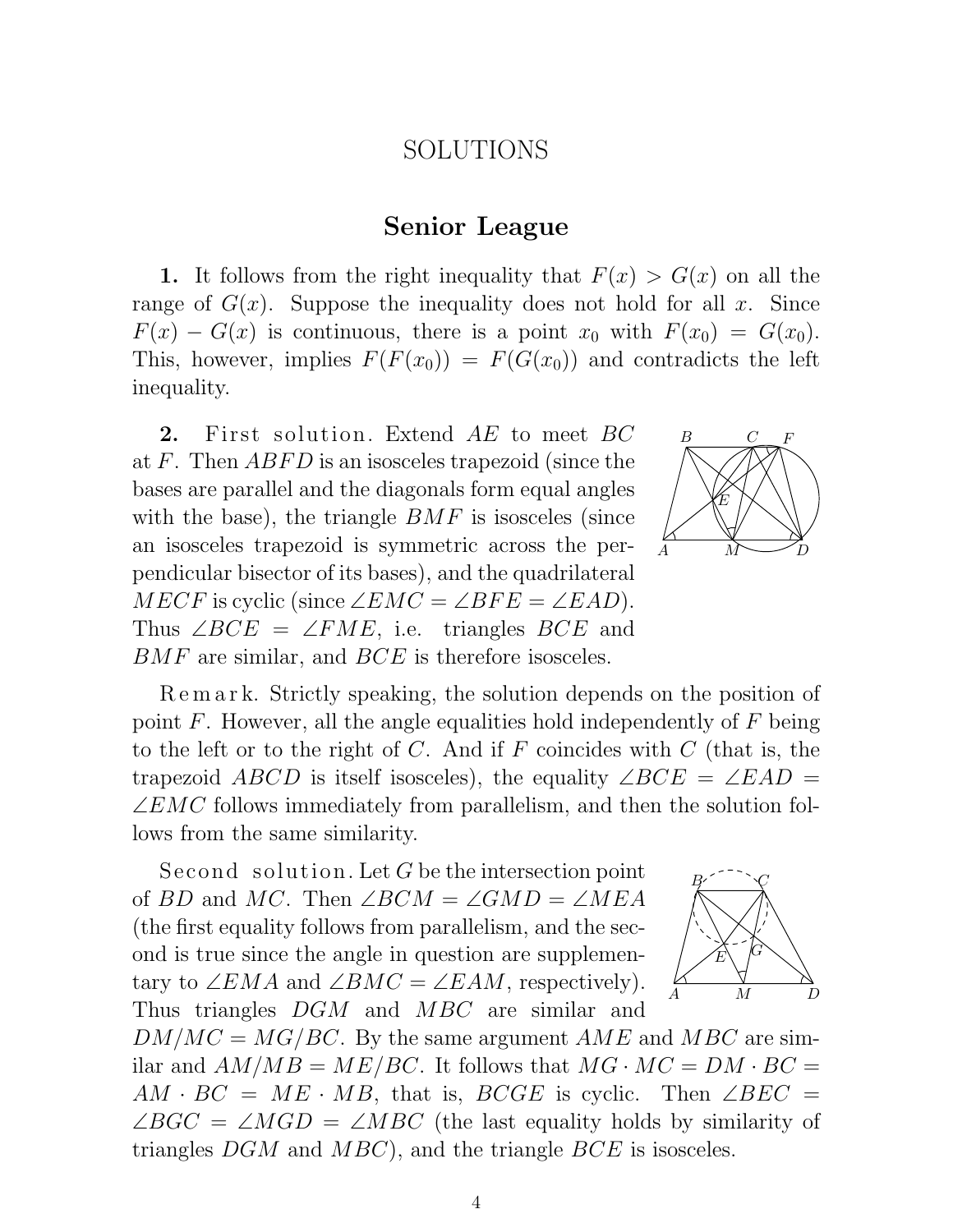3. This inequality is in fact an equality. Let, for the sake of brevity,  $W_i = a_i B + b_i A$ . Note that

$$
A\sum_{i=1}^{k} \frac{a_i b_i}{W_i} + B\sum_{i=1}^{k} \frac{a_i^2}{W_i} = \sum_{i=1}^{k} \frac{a_i(a_i B + b_i A)}{a_i B + b_i A} = \sum_{i=1}^{k} a_i = A.
$$

Therefore

$$
\sum_{i=1}^{k} \frac{a_i^2}{W_i} = \frac{A}{B} \left( 1 - \sum_{i=1}^{k} \frac{a_i b_i}{W_i} \right)
$$

and similarly

$$
\sum_{i=1}^{k} \frac{b_i^2}{W_i} = \frac{B}{A} \left( 1 - \sum_{i=1}^{k} \frac{a_i b_i}{W_i} \right).
$$

It remains to multiply the two equations.

4. It suffices to prove that the set of all monotonous paths can be partitioned into parts containing  $2n - 1$  paths each, one in each  $S_k$ . Moreover, we will separately partition thus the set of monotonous paths beginning with a horizontal segment, and the set of monotonous paths beginning with a vertical segment

Let ABCD be our  $n \times n$  square, and a path going from A to C begins with (say, horizontal) unit segment  $AF$  and ends with unit segment  $LC$ (see Fig.  $1-7$ ).



The transformation Φ, which we apply to paths to obtain new ones, acts as follows. We start with removing the segment LC. If LC was vertical, we insert a vertical unit segment right after AF and move the part  $FL$  of the path by 1 upwards (thus obtaining Fig. 2 from Fig. 1, Fig. 4 from Fig. 3 and so on). If LC was horizontal (see, for example, Fig. 2, 4, 5), the transformation inserts a horizontal unit segment after  $AF$ , and moves the part  $FL$  of the path by 1 to the right.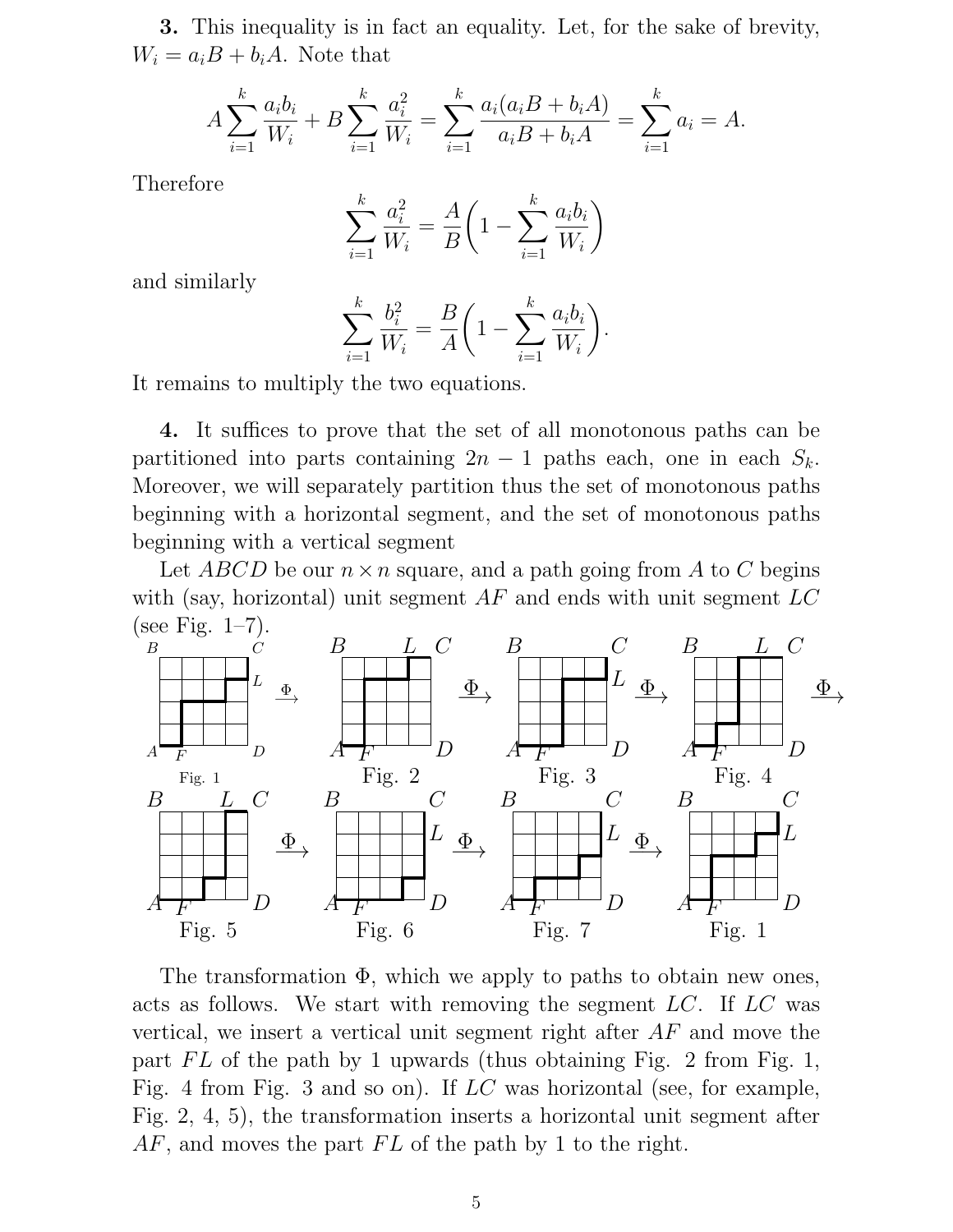This transformation obviously either increases the number of unit squares under the path by  $n-1$  or decreases ot by n. Either way it adds  $n-1$  to that number modulo  $2n-1$ . Since  $n-1$  and  $2n-1$  are coprime, for each path  $\gamma$  all the paths

$$
\gamma
$$
,  $\Phi(\gamma)$ ,  $\Phi(\Phi(\gamma))$ , ...,  $\underbrace{\Phi(\dots \Phi(\gamma))}_{2n-2 \text{ times}}$ 

are pairwise distinct (the numbers of unit squares under them are different modulo  $2n - 1$ ). The numbers of unit squares under these paths leave all possible remainders upon division by  $2n - 1$ .

There is another interpretation of the above transformation. Let us partition the plane into  $n \times (n-1)$  rectangles, choose a diagonal formed by these rectangles and draw the part  $F-C$  of the path under consideration in each of them. Every time when the transformation is performed, the point  $F$  is moved along the path by a (vertical or horizontal) unit segment, and the entire  $n \times n$  square, where we observe the result of the transformation  $\Phi$ , is moved with it.



This interpretation makes clear that  $2n - 1$  applications of the transform return the path to original, and grouping each path  $\gamma$  with all its images under repeated transformations  $\Phi$  splits the set of all paths into groups of  $2n - 1$  paths. We have seen that for each residue k modulo  $2n-1$  each group contains exactly one path from the set  $S_k$ .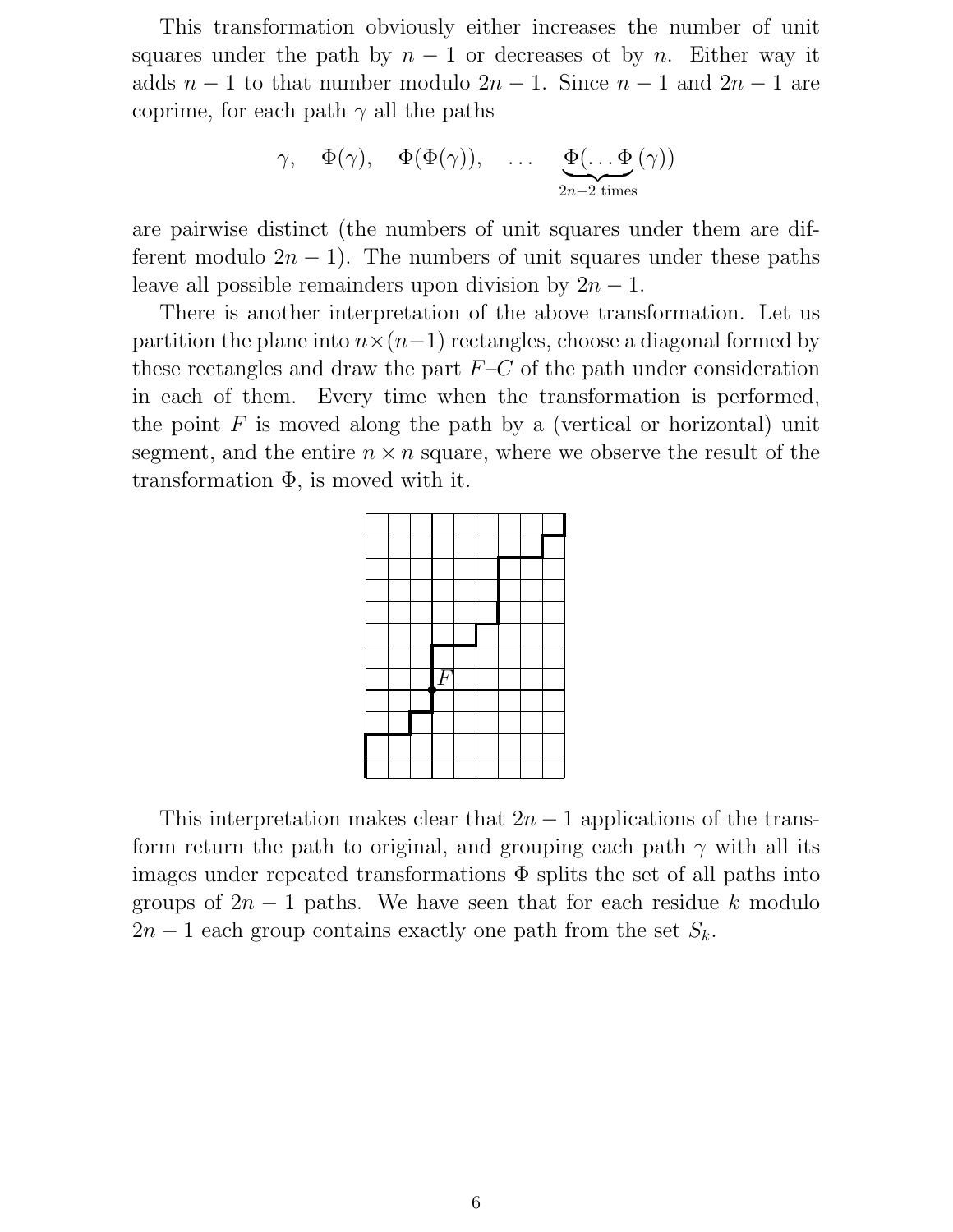## Junior League

1. See Problem 1, Senior league.

2. Note that  $AB = AF$ , since  $B = G$ BAD is an exterior angle in the triangle  $FAB$  and equals

$$
180^\circ - \angle ABC = 2\angle FBA.
$$

Let the lines  $FE$  and  $BC$  meet at  $T$ . Then the triangles  $FAE$  and

 $TCE$  are similar, and  $AF/CT = AE/CE$ . It follows from angle bisector theorem that  $AE/CE = AB/BC$ . Therefore,  $AF/CT = AB/BC$  $AF/BC$ , whence  $BC = CT$ . Thus  $CM \parallel ET$  as midline of triangle BET.

**3.** The answer is  $\frac{(n-1)n(n+1)}{6}$ .

First we prove by induction that the sum of the numbers on the board does not exceed  $\frac{(n-1)n(n+1)}{6}$ . For  $n = 2$  it is obvious.

Assume that the statement is true for  $n = k$ ; let us prove it for  $n = k + 1$ . From a given set  $a_1 < a_2 < \ldots < a_{k+1}$  we remove the largest number  $a_{k+1}$ . For the remaining nmbers the inductive hypothesis is true, i.e. the sum of the numbers written for them does not exceed  $\frac{(k-1)k(k+1)}{6}$ . For each  $t \leq k$  the number  $a_t$  can divide at most  $k + 1 - t$  sums  $a_{k+1} + a_i$ , since if  $a_t$  divides  $a_{k+1} + a_i$  and  $a_{k+1} + a_j$  for  $i < j \leq t$ , it also divides the difference  $a_j - a_i < a_t$ , which is impossible. As to the pairs  $a_i + a_j$ divisible by  $a_{k+1}$ , they are not counted since  $a_i + a_j < 2a_{k+1}$  and therefore  $a_i + a_j = a_{k+1}.$ 

Thus when the number  $a_{k+1}$  is added to the set, the sum of the numbers added on the board does not exceed  $\sum$ k  $i=1$  $(k+1-i) = \frac{k(k+1)}{2}$ , making the total sum not greater than  $\frac{(k-1)k(k+1)}{6} + \frac{k(k+1)}{2} = \frac{k(k+1)(k+2)}{6}$  $\frac{1}{6}$ .

The example of numbers giving that sum is provided by the numbers 1, 2, 4, ...,  $2^{n-1}$ . It is easy to see that every power of 2 adds exactly the number of pairs appearing in the above proof, thus giving the desired sum.

4. The answer is yes.

Let us settle gentlemen in the manors so that the sum of the number of pairs of neighbouring liars and twice the number of pairs of neighbouring knights is minimal, and among all the ways to do that we choose one in which the number of pairs of neighbouring knights is maximal. Suppose